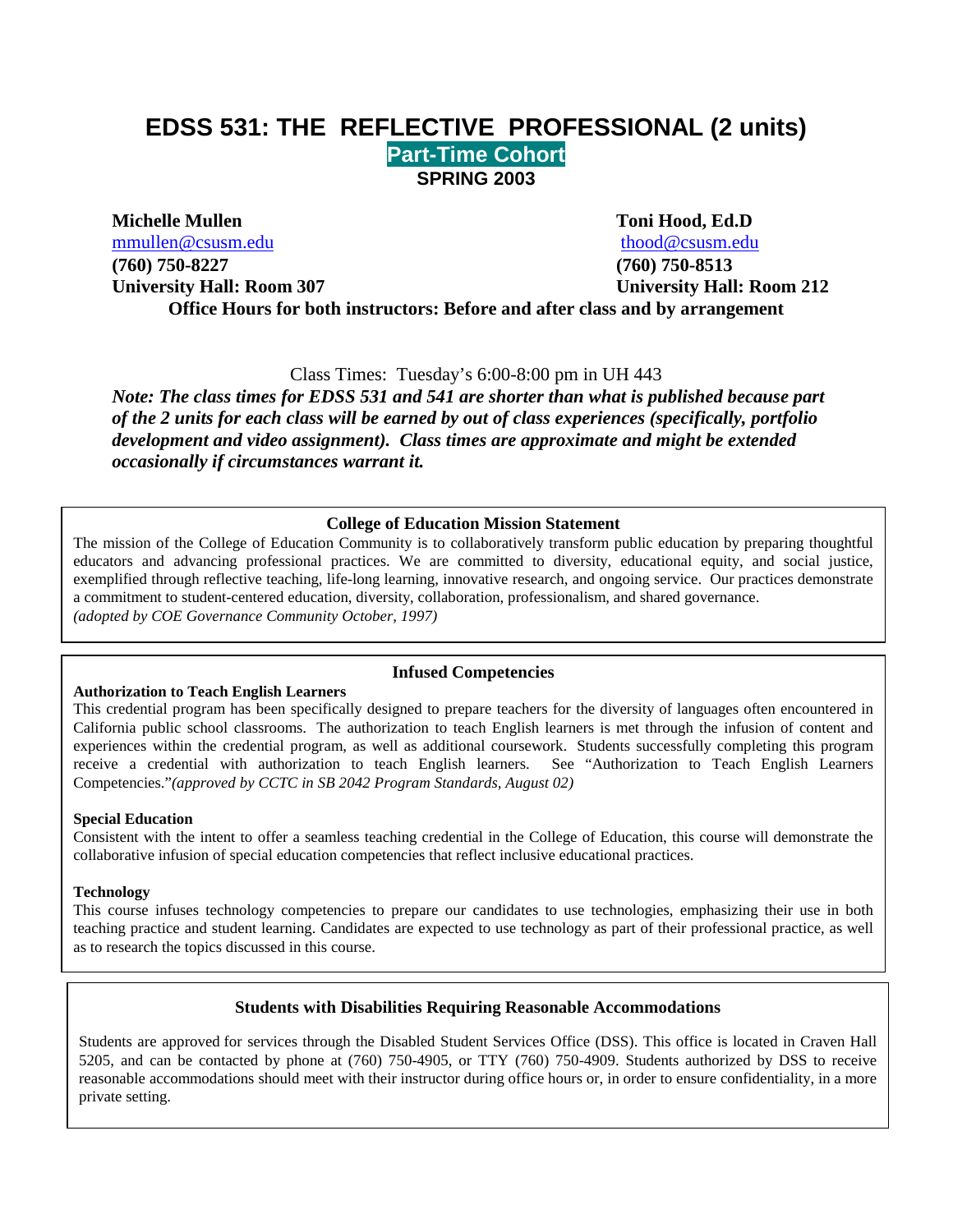#### **COURSE DESCRIPTION**

This course is designed to assist preservice teachers in becoming active learners who continuously research, assess, apply and refine knowledge throughout their careers. The course has been developed around the belief that reflective teachers are more able to influence and mold the contexts, environments, and decision-making associated with the profession. The issues of reflective practice will be explored through research, previous course work, and field experiences. In this course, students will have the opportunity to develop strategies and techniques to assist them in becoming reflective practitioners.

#### **Teacher Performance Expectation (TPE) Competencies:**

This course is designed to help teachers seeking the Single Subject Credential to develop the skills, knowledge, and attitudes necessary to assist schools and districts in implementing effective programs for all students. The successful candidate will be able to merge theory and practice in order to realize a comprehensive and extensive educational program for all students. The following TPE's are addressed in this course:

#### *Primary Emphasis*

TPE 11 - Social Environment TPE 12 - Professional, Legal, and Ethical Obligations TPE 13 - Professional Growth TPE 15 - Social Justice and Equity

#### **REQUIRED TEXTS:**

- Mullen, Michelle. (2003). *Customized Text: EDSS 531 Reflective Practice - Journal Articles.* Aztec Bookstore (referred to as CT in the calendar)
- Choate, J.S. (2000). *Successful Inclusive Teaching*. (3rd ed.). Needham Heights, MA: Allyn and Bacon. [You should have this book from the fall.]
- Villa, R., and Thousand, J. (1995). *Creating an Inclusive School.* Alexandria, VA: Association for Supervision and Curriculum Development.

Other articles as assigned in class.

#### **COURSE REQUIREMENTS**

#### **EXPECTATIONS**

Students must come to class prepared to discuss required reading, submit required assignments and participate in class activities. Teacher education is a professional preparation program. Students will be expected to adhere to standards of dependability, academic honesty and integrity, confidentiality, and writing achievement. Because it is important for teachers to be able to effectively communicate their ideas to students, colleagues, parents, and administrators, writing that is original, clear and error-free is a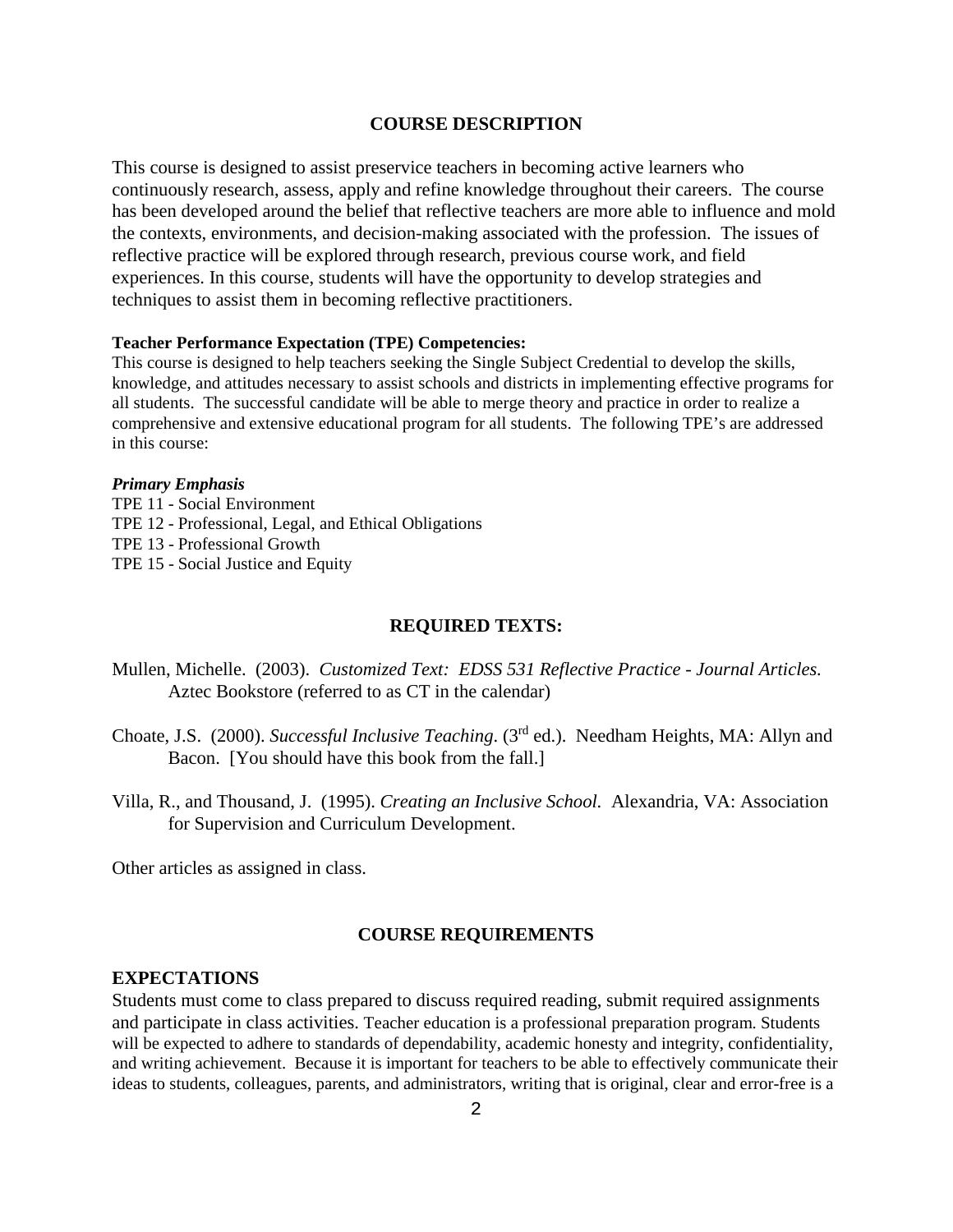priority in the College of Education. All ideas/material that are borrowed from other sources must have appropriate references to the original sources. Any quoted material should give credit to the source and be punctuated with quotation marks. **No late work will be accepted without prior approval.**

## **ASSIGNMENTS AND GRADING** *Attendance*

#### **College of Education Attendance Policy**

Due to the participatory nature of this course, all students are expected to attend all classes and participate actively. Absences and late arrivals will affect the final grade. At a minimum, students must attend more than 80% of class time, or s/he **may not receive a passing grade** for the course at the discretion of the instructor.

Students are expected to be on time and prepared for class. This course meets for eight sessions only; your attendance at each session is critical to your success in the course. At a minimum, students must attend 6  $\frac{1}{2}$  classes to be eligible for a grade of C+ or better. Should you have extenuating circumstances, please contact me.

#### *Class Preparation and Participation*

Critical, engaged discussion will make this a richer class for all of us. In preparation for that kind of thoughtful discourse, students should prepare responses to the readings in the form of a double entry reading response log. The log may be typed or hand written (printed). The format to be used for the log will be explained in class. Class summaries and reflections will be added to the double-entry log at each class meeting. Students will also be responsible for a variety of informal in-class presentations, discussions, and other activities. As a cornerstone of teaching, collaboration is highly valued in our class; therefore, it is expected that students work together respectfully, cooperatively, and productively. Come to class prepared to participate. **Due weekly.**

#### *Revised Philosophy of Education and Action for Change*

Working from the rough draft completed in EDSS 511 or EDUC 350 (or an equivalent course), students will revise their philosophy of education to better reflect their most recent experiences and learning. **Due February 25 and then included in the professional portfolio.**

Using this revised philosophy, students will develop an action plan for promoting supported inclusive and multicultural experiences in schooling. Guidelines for both assignments will be explained in class. **Due May 8**

#### *IEP Development and Family-Centered Perspective Role Play*

In small groups, students will be responsible for developing and presenting a family role-play, including the following written materials: a plan for meeting the specific child's needs, a "Tips for Teachers" handout, and completed mock IEP forms. **Due May 13**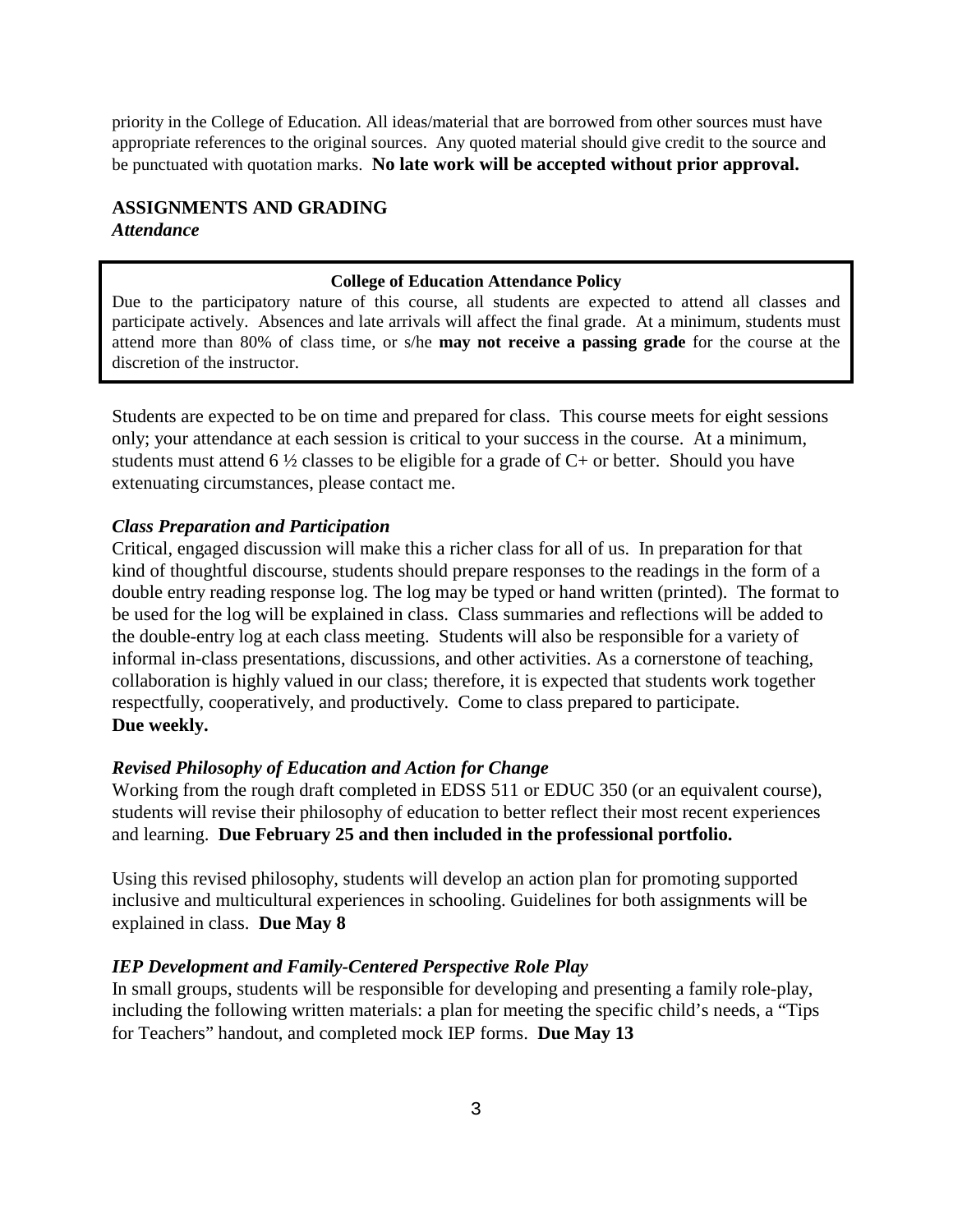### *Reflective Teaching Review*

## **[TPA 4: Lesson Design, Implementation and Reflection upon Instruction]**

Once student teaching has begun, each student will prepare a 2 - 3 page reflection on his or her own teaching, discussing the effectiveness of a particular lesson. The review will be based on careful observation of their teaching as seen through a videotaped lesson. (Use your teacher colleagues to help tape lessons.) The format of the paper will be explained in class. Each student will include with the reflective paper the lesson plan used the day of the video taping. NOTE: If you are not doing advanced student teaching in the spring, you can use your beginning student teaching experience or a "guest" teacher experience (where you teach a lesson as a "guest" in a class) for this assignment. **Due April 29, 2003 (turn in with Toni).**

#### *Professional Portfolio*

Students will develop a professional portfolio that showcases their readiness for entering the profession. The portfolio contents will vary from student to student, and general organizational guidelines will be discussed in class (and will build on what was already discussed in EDSS 530 with Joe Keating). Portfolios will be presented outside of class in teacher teams with Joe and/or Michelle at a designated time in May. A mock interview situation will be used as the format for the portfolio presentations, and, where possible, administrators or lead teachers will be asked to participate and offer feedback. Teams will sign up for a presentation time in class. Portfolios will not be collected but will be assessed for completeness and professionalism during the presentation. **Due at designated presentation date in May.**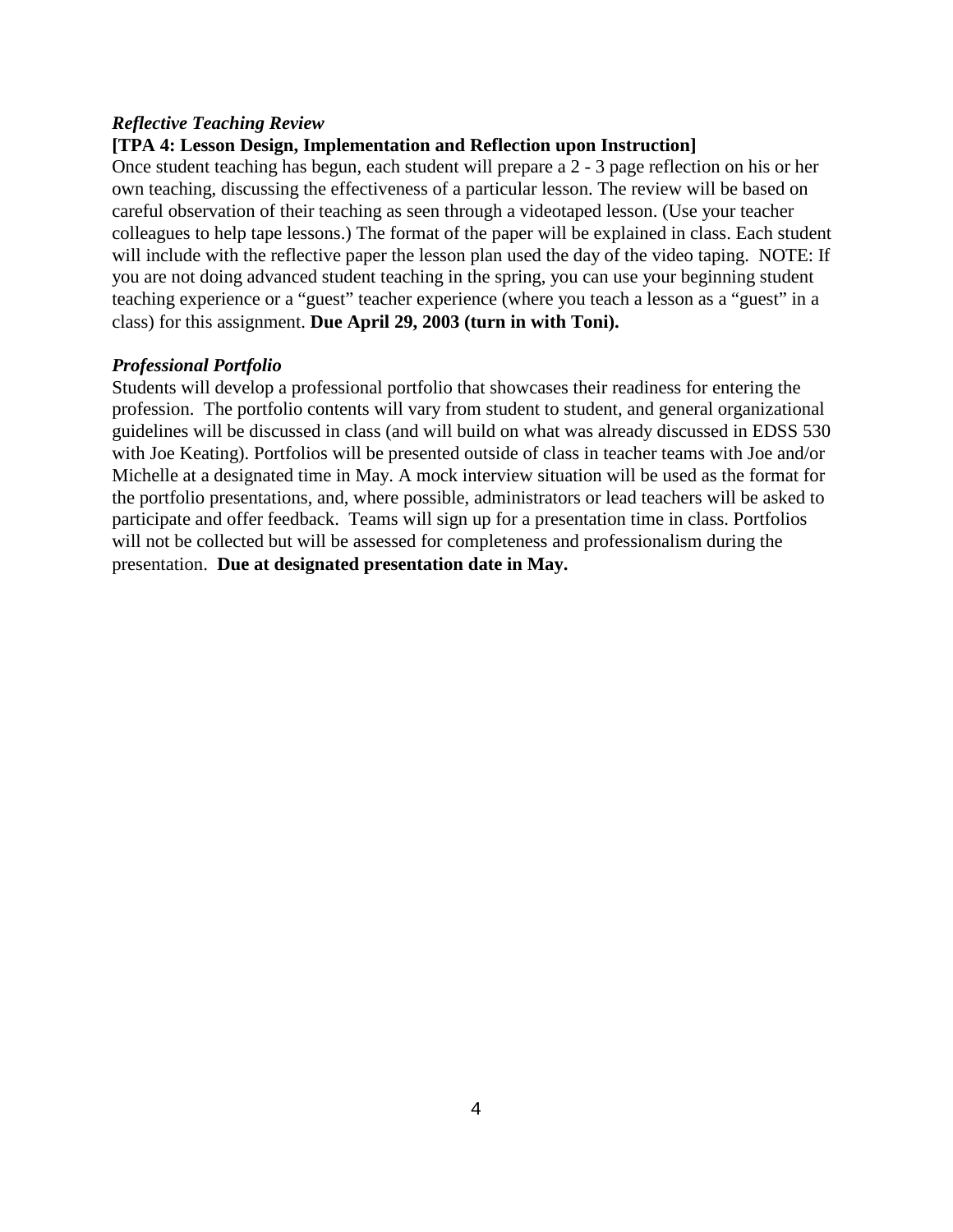## **Grading Rubric for EDSS 531**

## **"A" students:**

- 1. demonstrate serious commitment to their learning, making full use of the learning opportunities available to them and searching out the implications of their learning for future use.
- 2. complete all assignments thoroughly, thoughtfully, and professionally, receiving 3.7 4 average on all assignments.
- 3. make insightful connections between all assignments and their developing overall understanding of reflective practice; they continually question and examine assumptions in a genuine spirit of inquiry.
- 4. always collaborate with their colleagues in professional, respectful, and productive ways, enhancing each participant's learning and demonstrating personal integrity.
- 5. consistently complete all class preparation work and are ready to engage in thoughtful discourse.
- 6. demonstrate responsibility to meeting attendance requirements.

## **"B" students:**

- 1. comply with the course requirements and expectations.
- 2. complete all assignments, usually thoroughly, thoughtfully, and professionally, receiving 2.7 –3.6 average on all assignments.
- 3. usually connect assignments to their developing overall understanding of reflective practice; may be satisfied with "accepting" their learning as it's "received" without examining, very deeply, their and others' assumptions or seeking a deeper understanding of the implications.
- 4. generally collaborate with their colleagues in professional, respectful, and productive ways, enhancing each participant's learning and demonstrating personal integrity.
- 5. complete most class preparation work and are ready to engage in thoughtful discourse
- 6. demonstrate responsibility to meeting the attendance requirements.

## **"C" students:**

- 1. demonstrate an inconsistent level of compliance to course requirements and expectations.
- 2. complete all assignments but with limited thoroughness, thoughtfulness, and/or professionalism, receiving  $1.7 - 2.6$  average on all assignments.
- 3. make limited connections between assignments and their developing overall understanding of reflective practice; may not be open to examining assumptions or implications.
- 4. collaborate with their colleagues in ways that are not always professional, respectful, or productive; participants may be distracted from learning and/or personal integrity may not be demonstrated.
- 5. complete some class preparation work and are generally under-prepared to engage in thoughtful discourse
- 6. meet the minimum attendance requirements.

**"F" students** fail to meet the minimum requirements of a "C."

#### **GRADING NOTES**

- $\triangleright$  Students must meet the attendance and minimum average score requirements to be eligible for the grade described. They are "prerequisites" for earning a particular grade.
- $\triangleright$  Each of the italicized assignments (or assignment "groups") is equally weighted when determining the average score for the class (class preparation & participation, philosophy & action for change, etc.).
- Students falling in between grade levels will earn  $a + or at$  the instructor's discretion.
- In order to receive a California State Teaching Credential, you must maintain a B average in your College of Education classes and receive no lower than a C+ in any one course. A grade lower than a C+ indicates serious concern about a student's readiness for a teaching credential—significant concerns exist about his/her quality of learning, quality of work, etc. If you are concerned about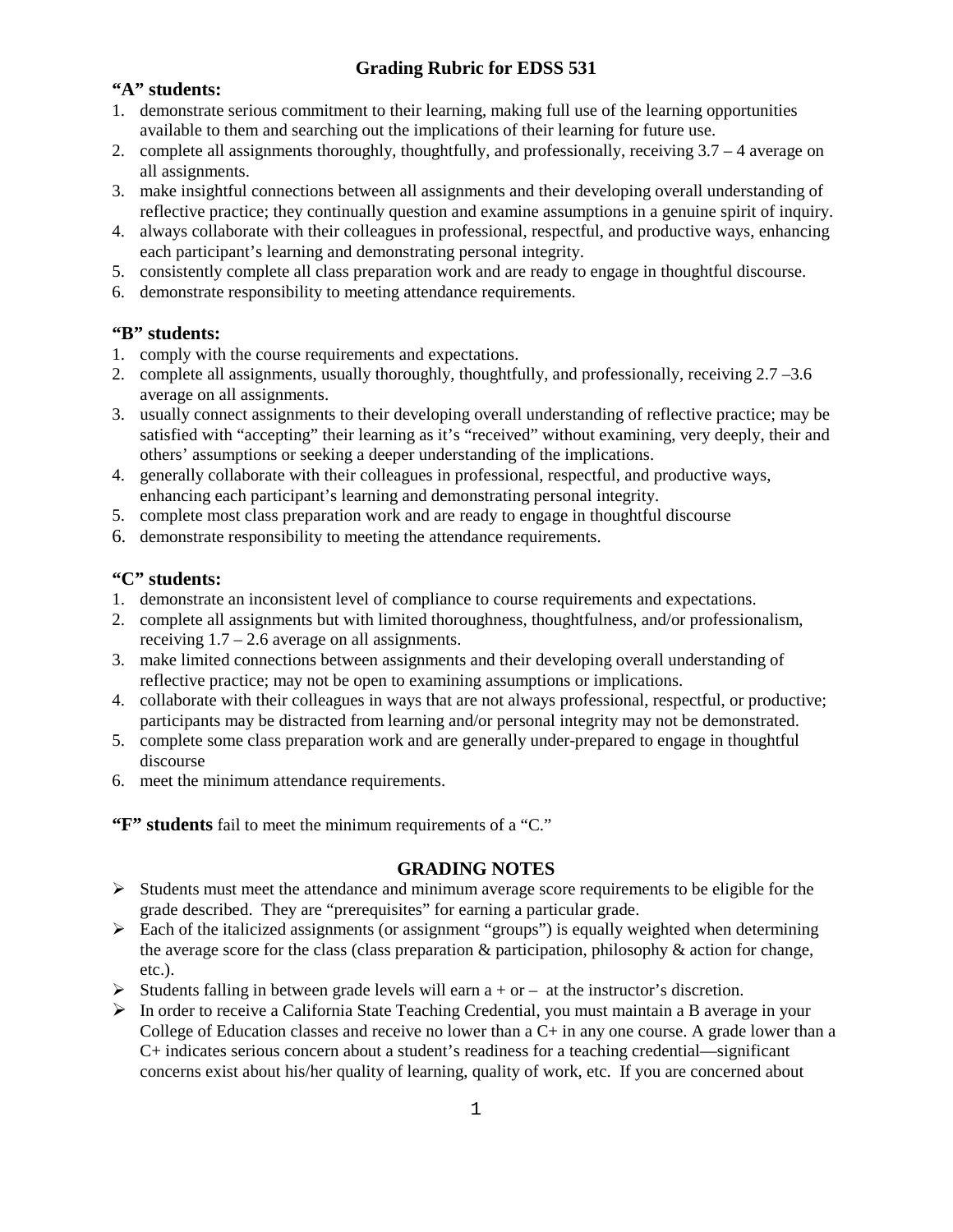## meeting this requirement at any time, you should talk with your instructor immediately. **Tentative Course Calendar for EDSS 531 (Part-Time Cohort)**

| Date (Tuesdays)                                         | <b>Topic</b>                                                                                                                                                          | <b>Reading/Assignment Due</b>                                                                                                                                                                                              |
|---------------------------------------------------------|-----------------------------------------------------------------------------------------------------------------------------------------------------------------------|----------------------------------------------------------------------------------------------------------------------------------------------------------------------------------------------------------------------------|
| Jan. 21<br>Reflective<br>Professional<br>(Michelle)     | Introduction / Course Overview<br>$\odot$<br><b>Assignments Detailed</b><br>$\odot$<br>[Developmental Plans]<br>$\bullet$<br>[Reflective Practice Plans]<br>$\bullet$ |                                                                                                                                                                                                                            |
| Jan. 28<br>Interdisciplinary<br><b>Methods</b><br>(Joe) | See Joe's syllabus                                                                                                                                                    | Text assignment (see Joe's<br>syllabus) to be completed by next<br>class on March 4.                                                                                                                                       |
| February 4<br>Reflective<br>Professional<br>(Michelle)  | <b>Note: Pre-class student teaching</b><br>handbook meeting (5:00)<br><b>Understanding Reflective</b><br>©<br>Practice<br><b>Class Management</b><br>$\bullet$        | CT: "Zen and the Art of Reflection"<br>CT: "This is Where Teaching Gets<br>Real"<br>$\Rightarrow$ Reading logs for both articles<br>plus 1-2 discussion questions                                                          |
| February 11<br>Reflective<br>Professional<br>(Michelle) | <b>Working in Diverse Classrooms</b><br>$_{\odot}$<br>CSTP - Evaluation<br>$\bullet$                                                                                  | CT: "Moving Beyond Polite<br>Correctness"<br>CT: "Speaking from the Heart"<br>CT: "Of Aliens and Space"<br>$\Rightarrow$ Reading logs for all 3 articles<br>plus 1-2 discussion questions                                  |
| February 18<br>Reflective<br>Professional<br>(Michelle) | Infusing New Knowledge &<br>$^{\circledR}$<br>Learning Into Practice<br>Dealing with Our Own Anxieties<br>$\bullet$                                                   | CT: "Living with the Pendulum"<br>CT: "Adult Conversations about<br><b>Unasked Questions: Teaching for</b><br><b>Educational Justice"</b><br>$\Rightarrow$ Reading logs for both articles<br>plus 1-2 discussion questions |
| February 25<br>Reflective<br>Professional<br>(Michelle) | Engaging all students' voices in<br>©<br>the classroom<br>Handling the Roller Coaster                                                                                 | CT: "Silenced Dialogue"<br>CT: "Of Aliens and Space"<br>$\Rightarrow$ Reading logs for both articles<br>plus 1-2 discussion questions<br>$\Rightarrow$ Revised philosophy of<br>education due                              |
| March 4<br>Interdisciplinary<br>Methods<br>(Joe)        | See Joe's syllabus                                                                                                                                                    | See task sheet for:<br>ITU (mostly done in class)<br>$\bullet$<br>Reading assignment from text<br>٠<br>(discussion in class)                                                                                               |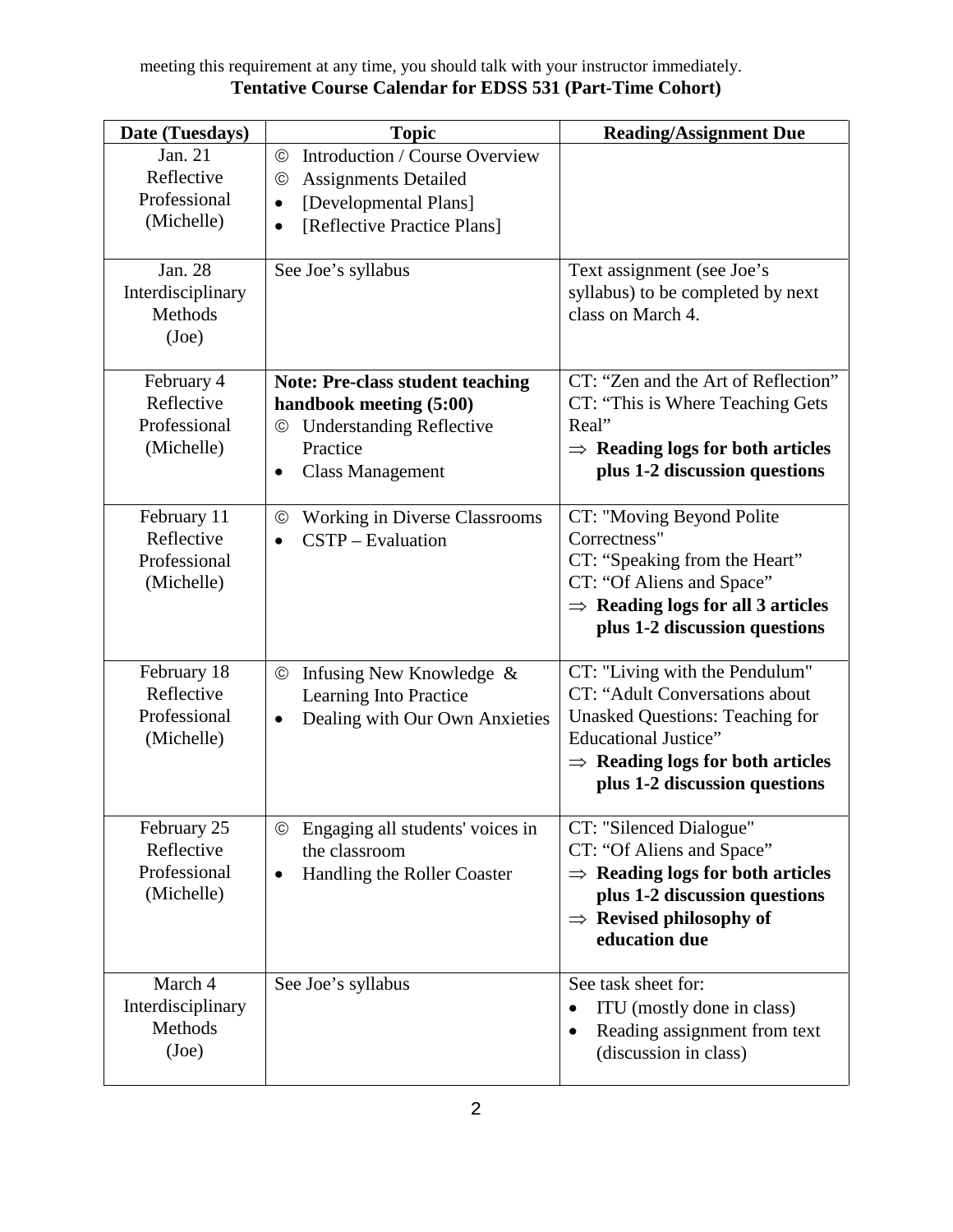| March 7                                                  | Hansen Symposium at California<br><b>Center for the Arts, Escondido</b><br>(professional education<br>conference-FREE!) |                                                                                                                                                                                                        |
|----------------------------------------------------------|-------------------------------------------------------------------------------------------------------------------------|--------------------------------------------------------------------------------------------------------------------------------------------------------------------------------------------------------|
| March 11<br>Interdisciplinary<br>(Joe)                   | See Joe's syllabus                                                                                                      | Reading assignment from text<br>$\bullet$<br>(discussion)<br>ITU tasks (see syllabus)—<br>mostly done in class                                                                                         |
| March 18<br>Interdisciplinary<br>Methods<br>(Joe)        | See Joe's syllabus                                                                                                      | Reading assignment from text<br>$\bullet$<br>(discussion)<br>ITU tasks (see syllabus)—<br>mostly done in class                                                                                         |
| March 25<br>Interdisciplinary<br><b>Methods</b><br>(Joe) | See Joe's syllabus                                                                                                      | Reading assignment from text<br>$\bullet$<br>(discussion)<br>ITU tasks (see syllabus)—<br>mostly done in class                                                                                         |
| March 29-April 4                                         | <b>Spring Break</b><br>(from university classes but not<br>from student teaching)                                       |                                                                                                                                                                                                        |
| April 8<br>Reflective<br>Professional<br>(Michelle)      | Using Assessment to Foster<br>$^{\circledR}$<br>Learning<br>Building a Professional<br>$\bullet$<br>Reputation          | CT: "Quantum Theory<br><b>Standardized Testing"</b><br>Assessment article or "data" TBA<br>$\Rightarrow$ Reading log plus 1-2<br>discussion questions                                                  |
| April 15<br>Interdisciplinary<br>Methods<br>(Joe)        | See Joe's syllabus                                                                                                      | Final oral and written<br>presentation of ITU<br>Final written exam (in class)                                                                                                                         |
| April 22<br>(Toni)                                       | School Law and Diversity<br>$^{\circledcirc}$<br>Review of Previous Learning<br>$\bullet$                               | Choate: chapter 1-3                                                                                                                                                                                    |
| April 29<br>(Toni)                                       | The IEP Process and Family-<br>$_{\odot}$<br>centered perspectives                                                      | Choate: chapter 16<br>$\Rightarrow$ Bring 2 sets of blank IEP<br>forms from your school site<br>$\Rightarrow$ Reflective teaching review<br>(video assignment) due for<br>Michelle (turn in with Toni) |